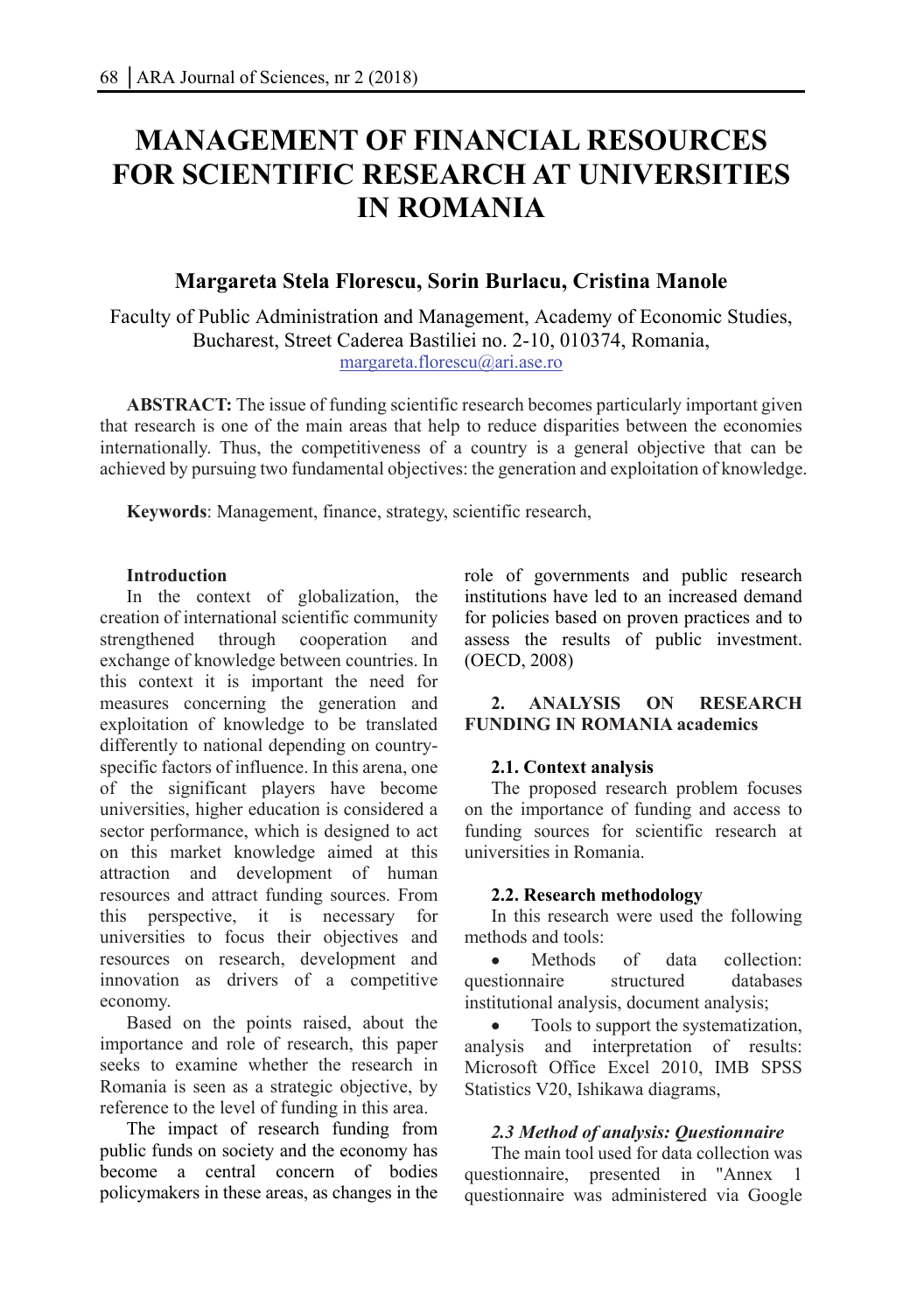Drive platform. Proposed sample composed of 19 universities Government of Romania; responses were recorded in databases, avoiding manual records.

Operating in Romania in 2012, according to data published by the National Institute of Statistics<sup>1</sup>57 public universities (state) and 51 private universities accredited or authorized to function temporarily, comprising 28 365 teachers, representing approximately 55% of all employees in the system. Observation unit of the survey was represented by public universities in Romania, research sample consisting of 179 teachers  $2$  of 19 public universities in Romania, accounting for 33.33% of all public universities in Romania. Why build sample is limited only to public universities is that, according to the classification of universities by the Ministry of Education, no private university in Romania does not fall among institutions dedicated to research, all of which are listed in the lower level in terms of quality (universities focused on education). Thus, they were comparable in terms of research activity.

Beneficiaries research results are represented primarily by the participants in this research, because by expressing their views have contributed and influenced the results of this research. However, as this research has focused national research system, the results of this research can primarily benefit all institutions of academia, academic and even other important players in the field of research institutes and research centers, as well as actors of the private sector.

### *2.4 Analysis items for consistency evaluation questionnaire - Alfa Coefficient Cronbach`s*

The alpha coefficient, referred to as the Cronbach alpha (α) was proposed by American psychometrician Lee J. Cronbach in 1951 as a generalization coefficient Kuder-Richardson (KR) for dichotomous response items. Importance of Cronbach alpha

l

coefficient size can be better understood if we place on the field relationship between validity and reliability (Cronbach, 1963, p. 137).

Cronbach alpha expression for calculation is as follows:

$$
\alpha = \frac{N \cdot r_m}{1 + (N - 1) \cdot r_m}
$$

# **Figure 1.** *Cronbach Alpha expression calculation*

where: *N*= Number of items, *rm*= The average of the correlation coefficients of the items. After the initial application on 35 questionnaire respondents, the analysis was performed questionnaire items that made by Alfa Cronbach`s coefficient calculation. The initial value of this coefficient, calculated by means of the SPSS software was $\alpha$  = 0.576. Deşi in literature was not identified an absolute standard with eyes the size that should be Cronbach`s alpha coefficient to indicate a corresponding fidelity generally about 0.90 values are considered "excellent", around 0.80, "very good", while around 0.70, "good" (Kline, 2005). There are also authors who accept a value of 0.60, but only exploratory studies (Garson, 2010).

Given the fact that the coefficient of importance in checking research tool as it checks practical consistency and safety items that make up the questionnaire, to correlate the items, we considered the need to adjust this indicator was achieved by eliminating items which set negative, leading to a final value  $\alpha = 0.690$ , representing an acceptable coefficient.

programs IMB SPSS Statistics and Microsoft Excel were used:

• editing data (building the database by introducing the results of the questionnaire, coding variables);

• statistical processing of data (descriptive statistics, testing the fidelity items by calculating Cronbach alpha indicator);

2 Getting information was taken from the database UEFISCDI Source: http: //www.cercetatoriromani.ro/search\_operator.php

<sup>&</sup>lt;sup>1</sup> Qregards the higher education. The beginning of the 2011-2012 academic year. statistical notebookNational Institute of Statistics, 2012.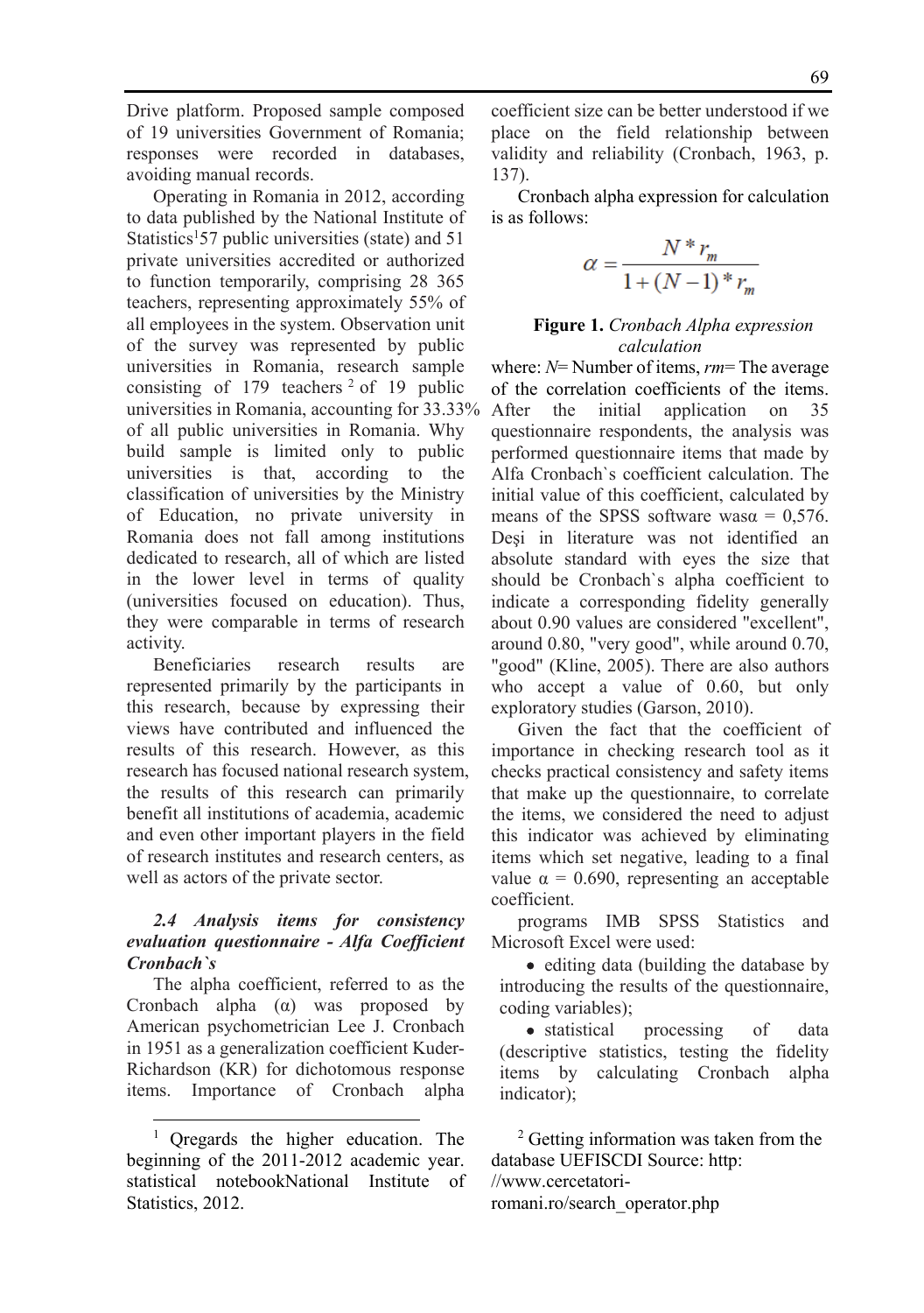• presentation and interpretation of the results in tabular form or graphics.

Regarding the main characteristics of the sample, the following can be stated, starting from the following graphic and tabular representations: Of the 19 public universities that participated in the research respondents are primarily universities of advanced research and education (61%), followed by university education and scientific research (31%) and only 8% of respondents from universities mainly education.

# *Table. 1: Distribution of respondents by category falling university of origin*

|                                                                | Frequ<br>ency | Percent | valid<br>Percent | cumulat<br>ive<br>Percent |
|----------------------------------------------------------------|---------------|---------|------------------|---------------------------|
| Mostly<br>university<br>education                              | 15            | 8.4     | 8.4              | 8.4                       |
| University<br>education<br>and valid<br>scientific<br>research | 55            | 30.7    | 30.7             | 39.1                      |
| University<br>Advanced<br>Research<br>and<br>Education         | 109           | 60.9    | 60.9             | 100.0                     |
| Total                                                          | 179           | 100.0   | 100.0            |                           |

Regarding distribution by grade of those 179 respondents, according to the chart below one can see that 31% of them are CS3 / Lecturer, 30% are CS1 / Teacher, 29% CS2 / Lecturer, 7% CS / Assistant and 3% were PhD students.

#### **2.5. Analysis of research results**

The first question, concerning the establishment of specialized structures research revealed the following aspects: only 4% of universities that participated in the research were not established any kind of specialized body of research, while 43% of universities structures were established specialized research faculties in 33% across departments and 20% at the department level.

Thus, it can be seen concern universities in Romania to create specialized research

structures. Determination of this issue, however, is not the whole story, because it shows only a trend, so that it becomes more important for research to see if this affects any extent to obtain funding for scientific research.

The rate of access to various sources of research funding is very high, as only 1% of respondents said they had not accessed any source of funding for scientific research. Regarding access to funding sources, it can be seen that 44% received national public funding, 34% benefited from European funding, 18% received funding from contracts with the private sector and 3% from other sources. The category "Other sources of funding" were mentioned by respondents: international funding, civil agreements, service contracts, consulting agreements, internal grants of the Department for stimulating young people.

To check the correlation between the two nominal variables it was calculated in SPSS *Phi coefficient -* a coefficient is calculated for two dichotomous variables and nominal record, in particular, the presence or absence of a feature.

Phi coefficient values for the variables analyzed are as follows:

#### *Table no.* **2***: The values of the coefficient Phi*

**Symmetric Measures: No funding source units \* The existence of research and development at universities** 

|                       | Value |     | Approx. Sig. |     |  |
|-----------------------|-------|-----|--------------|-----|--|
| Nominal by<br>Nominal | Phi   |     | .840         | .01 |  |
| Valid N<br>of Cases   |       | 179 |              |     |  |

**Symmetric Measures: \* The existence of national public funding of R & D units in universities**

|            | Value |     | Approx. Sig. |    |
|------------|-------|-----|--------------|----|
| Nominal by | Phi   |     | .413         |    |
| Nominal    |       |     |              | 02 |
|            |       |     |              |    |
| Valid N    |       | 179 |              |    |
| of Cases   |       |     |              |    |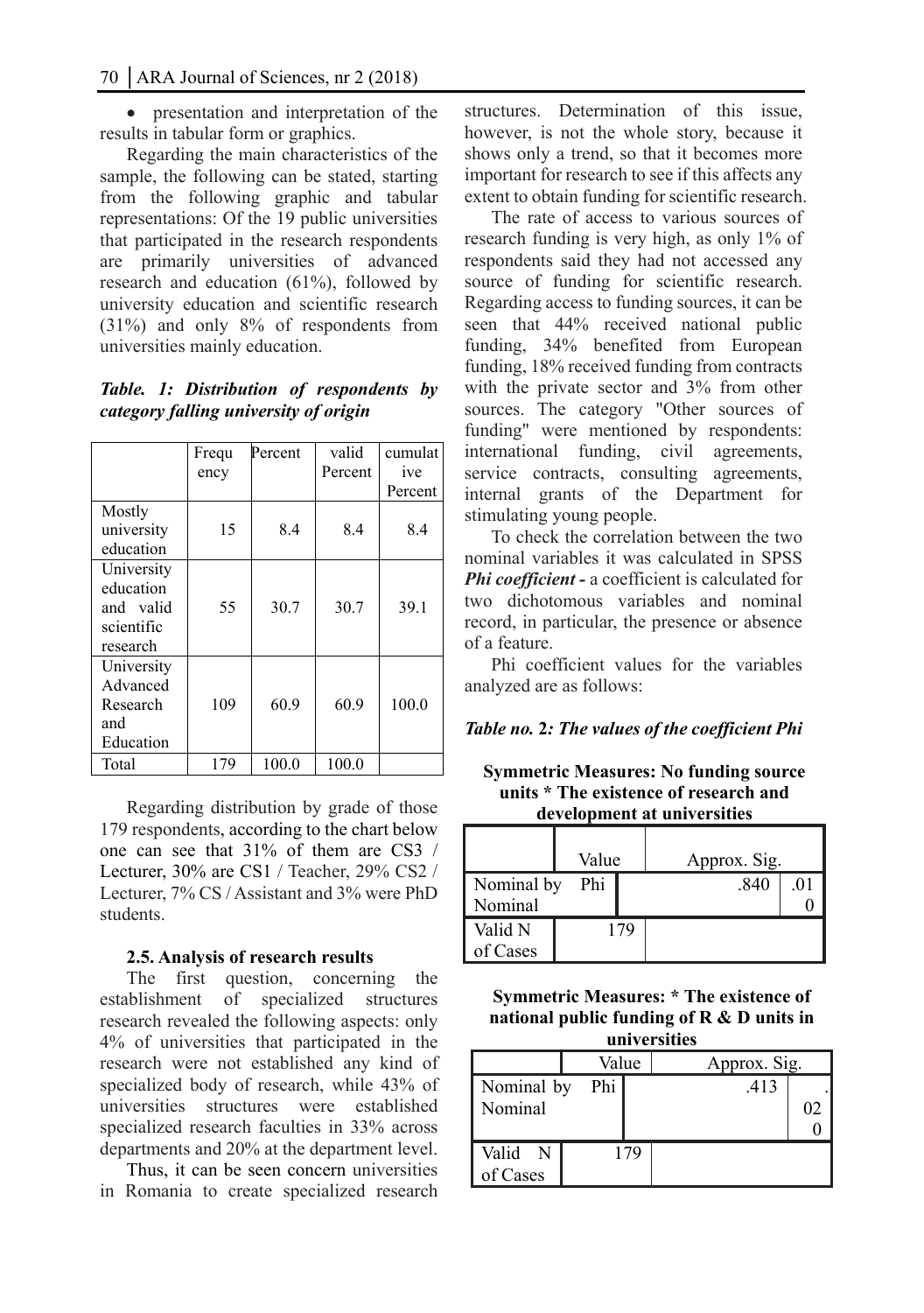#### **Symmetric Measures: European Financing \* The existence of R & D units in universities**

|                          | Value | Approx. Sig. |
|--------------------------|-------|--------------|
| Nominal<br>b٧<br>Nominal | Phi   | .209<br>50   |
| Valid N<br>of Cases      | 179   |              |

# **Symmetric Measures: \* Existing contracts with the private sector R & D units in universities**

|                          | Value | Approx. Sig. |
|--------------------------|-------|--------------|
| Nominal<br>by<br>Nominal | Phi   | .159<br>50   |
| Valid N<br>of Cases      | 179   |              |

**Symmetric Measures: Other funding sources \* Existing R & D units in universities**

|                          | Value |     | Approx. Sig. |    |  |
|--------------------------|-------|-----|--------------|----|--|
| Nominal<br>by<br>Nominal | Phi   |     | .177         | 13 |  |
| Valid N<br>of Cases      |       | 179 |              |    |  |

According to the data in the table above, the following interpretations can be made based on the coefficient values Phi: phi coefficient value is greater than 0.8 in the first joint, which causes a strong association between the first two variables that can be generalized as follows: lack of research units associated with no accessing research funding. On the other hand, the intensity of the association for the next two correlations is much lower, but it can be considered valid, it can argue that the existence of research units in universities facilitate access to funding through national and European programs. On the other hand, the last two associations under phi coefficient, are invalid.

The correlation of responses to the two

questions on the two variables (the structures and attracted financing sources) . The results can be seen in the following chart:

*Chart 1: Correlation between types of funding attracted and the structures specialized research in Universities* 



0,00% 10,00% 20,00% 30,00% 40,00% 50,00% 60,00% 70,00%



 From the chart above, it appears that there is a significant association between access to different types of financing and existing structures at universities specialized research. The main arguments in this respect are: respondents who said they were not established specialized structures are the ones who have not won any source of research funding, while for universities that have established specialized units (the departments, faculties or universities) can see that they have access, to varying degrees, all research funding.

 In this respect, the chart below shows the factors influencing the research measured the intensity allocated to each factor by respondents.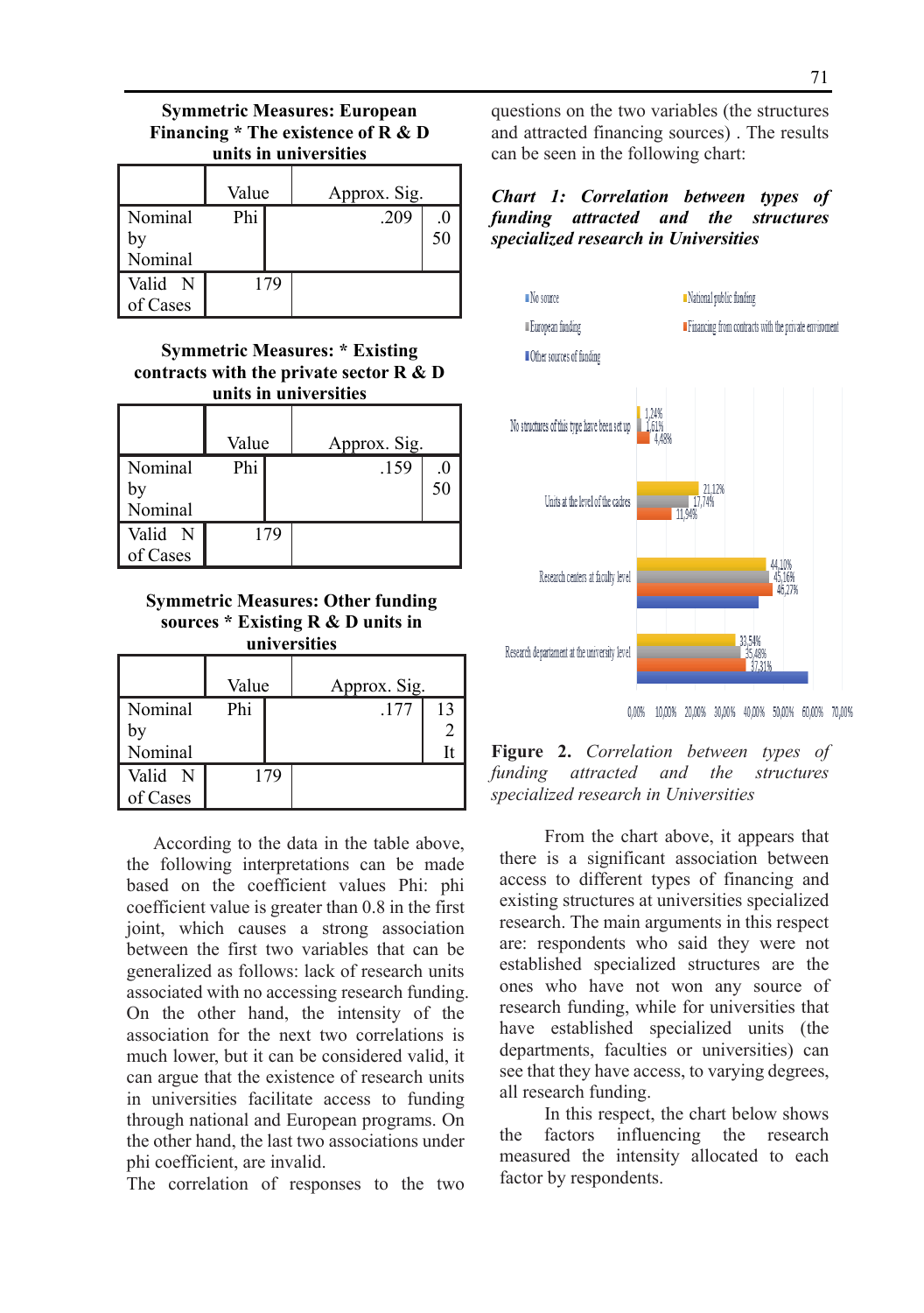*Chart. 2: To what extent do the following issues have influenced / may affect research projects?*  Notatall To a small extent Moderate Margely MFully 87%





**Figure 3.** To what extent do the following issues have influenced / may affect research projects?

Among the factors that most influence the research includes: poor management of public funding mechanisms by the authorities and funding arrangements which focus on performance and quality. Also, other significant factors were: The National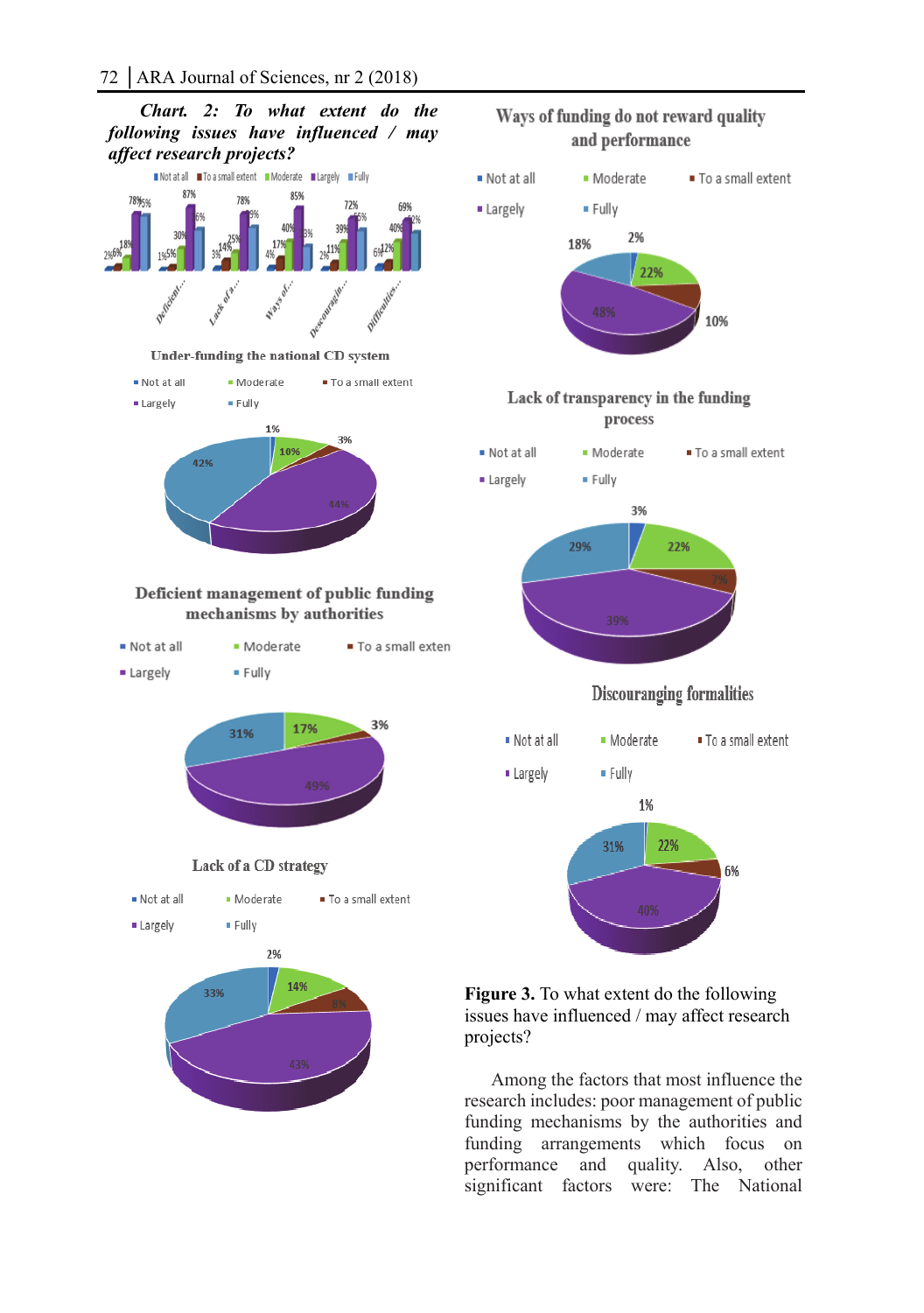Research underfunding and lack of strategies in domain. However, according to the schedule above could be achieved only separate analysis for each of the items, making it difficult to compare factors. The table below highlight trends on the factors influencing research, the average was calculated for each factor, the results can then be compared.

**Table no. 3: To what extent do the following issues have influenced / may affect research projects?** 

| item                                                      | N                | Mi<br>n. | M<br>ax       | Mean | Std.<br>devi<br>ation |
|-----------------------------------------------------------|------------------|----------|---------------|------|-----------------------|
| Lack<br>of<br>finances<br>national                        | $\overline{179}$ | 1        | $\frac{1}{5}$ | 4.22 | .843                  |
| Poor<br>managemen<br>t of public<br>funding<br>mechanisms | 179              | 1        | 5             | 4.07 | .800                  |
| The lack of<br>coherent<br>a<br>in the art                | 179              | 1        | 5             | 3.98 | .968                  |
| Funding<br>criteria                                       | 179              | 1        | 5             | 3.70 | .952                  |
| Formalities<br>access                                     | 179              | 1        | 5             | 3.93 | .934                  |
| Reimburse<br>ment issues                                  | 179              | 1        | 5             | 3.83 | 1030                  |
| The degree<br>of<br>transparenc<br>in<br>y<br>financing   | $\frac{179}{2}$  | 1        | 5             | 3.65 | 1062                  |
| $\overline{\text{Valid}}$<br>N<br>(listwise)              | 179              |          |               |      |                       |

It can be seen from the table above, the factor which, according to media responses and was given utmost importance is the national system underfunding, followed by poor management of public funding mechanisms. The environments are relatively close, with no values below 3.65, which means that each of the six factors of importance raised in relation to access to funding sources for research in academia Romanian. Based on data collected on these issues, it was possible an Ishikawa diagram, serving to highlight the causes and effects previously determined factors as causes of poor funding of scientific research in Romania.

#### **Figure 4: Ishikawa diagrams - factors influencing research in Romania**



Ishikawa diagram as a tool for analysis, offered a systematic way of looking at the effects and causes which contribute or may contribute to unsatisfactory results of Romanian research and is a diagram of cause - effect. Through the above diagram could be identified several reasons why the research system in Romania doesn`t function appropriate, the main ones being:

• underfunding of the National Research

 poor national management of external financing instruments

• arrangements (criteria) funding unfair

 difficulties in obtaining other sources (private) research funding

The research has observed the following trends:

• increasing the number of articles, studies published abroad is the  $1<sup>st</sup>$  priority (24.02%) appreciated the sources of funding obtained were used wholly for this activity and 40.78% felt that they were used to a large extent this direction);

• R infrastructure development is the 2<sup>nd</sup> priority (16.20% appreciated that such sources of funding that have been fully used obtained for this activity, and 42.46% appreciated that to a large extent);

 $\bullet$  the 3<sup>rd</sup> direction they were facing funding sources, is the development of human resources for research, 32.96% consider that it has been considered fully and 10.06% in a widely;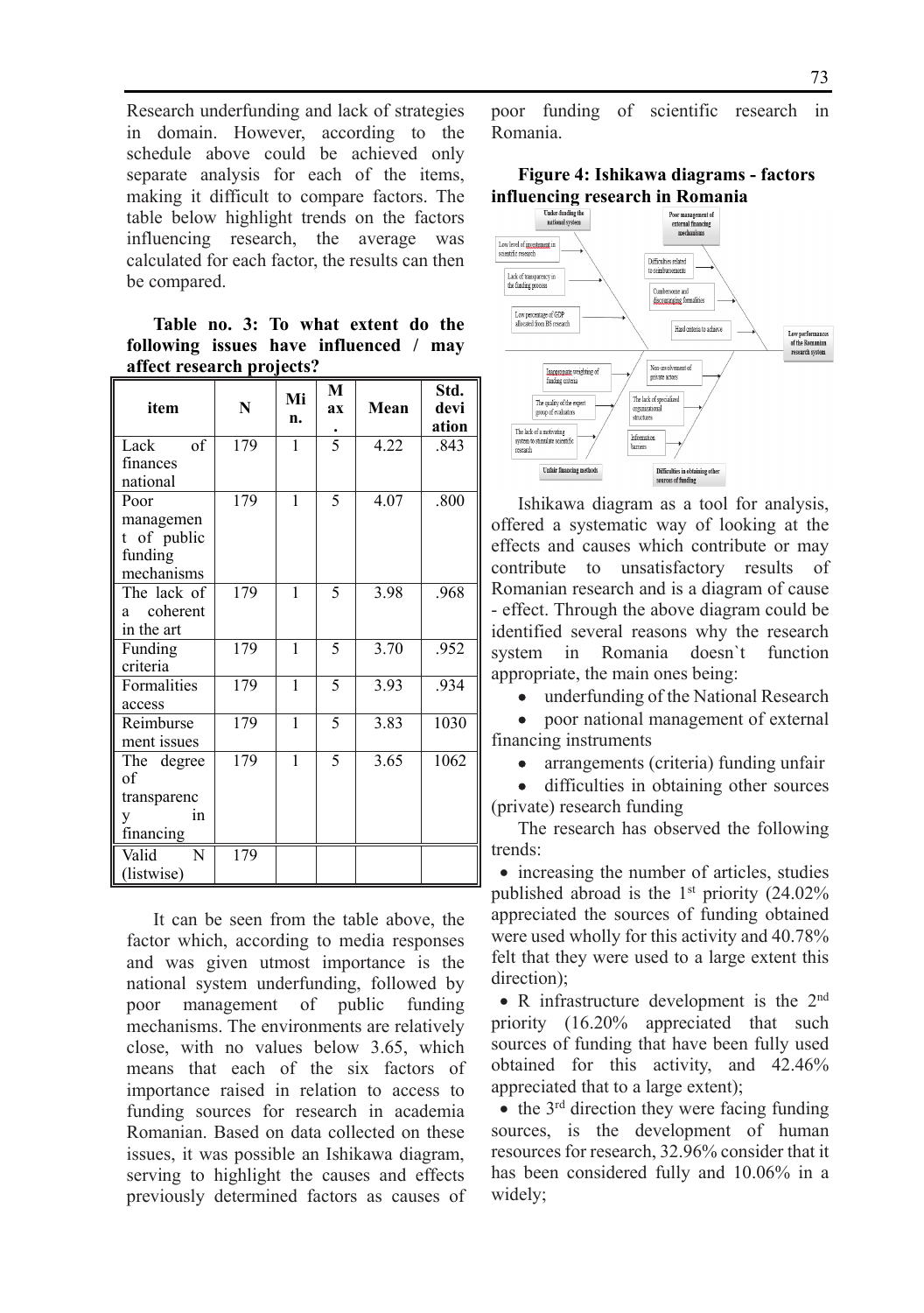• the last two activities, appreciated by respondents as those who were targeted funding to a lesser extent were organizing national and international scientific and management modernization to increase institutional capacity for development research.

• in mostly (29% of respondents) research results were used in universities and secondly, a significant percentage (22%) of respondents have stated that research results have not been applied in any field. This is explained by the fact that not all research had practical tool, but rather many were just basic research. Also, by a large number of responses it was revealed that much of the research have been applied in the national research institutes.

• An interesting aspect of the survey was to see that much of the research results were taken from the private sector (15% accounted for 2% of SMEs and multinationals).

 It was pointed out that if sources of funding through contracts with the private sector, research results are used in a significant percentage still in academia (30.99%), and research institutes (30.99%), and in the private sector (31.69%) . A similar trend observed for a national funding, hence the fact that over 70% of the research results are implemented in universities and national research institutes, while a significant share of approximately 22% is allocated to the private sector.

#### **Conclusions**

Scientific research is an important driver of economic competitiveness of a country. For the management and financing activities in this field at national level will depend on significant results of scientific research and the degree of innovation, quality and how will it be used will significantly affect international hierarchy of the most powerful and competitive economy, a knowledge-based society.

In the analysis research results at universities in Romania, it allowed the determination of multiple factors that hinder scientific accessing funding sources, especially at national level. The most significant of these are: The National Research underfunding, poor management of public funding mechanisms by the authorities, financing not focus on performance and quality, lack of vision and a coherent strategy in the field.

Another important aspect determined from the research is that scientific research in universities in Romania has a profound theoretical majority being of fundamental research. Lack of applied research is an issue that requires a focus for promoting such research may lead to engaging the private sector in financing research, private actors can be beneficiaries of the activities. Currently, in Romania, according to the study, it was observed that research findings apply particularly in academia, followed by institutes and centers of research and development and the private sector.

**There are limits to the research, namely:**  Lack of complete database and adapted to include all researchers from Romanian university made it impossible sampling using statistical methods, such as one random sampling, which led to a differentiated representation of respondents in universities;

• The main data collection tool (questionnaire), failed to observe all possible variables coverage and research, some of them leading to incomplete analysis, but may however be subject to further research;

• The analysis is limited to a study of academic research, no comparisons were made with other important actors in Romania: academia, national research institutes. Such an analysis might reveal an overview of research activity in Romania.

#### **Bibliography**

1. AGACHI S., COCEAN R., (2011), research management, Executive Unit for Financing Higher Education, Research, Development and Innovation

2. CASSIMAN, B., GAMBARDELLA, A., (2009), "Strategic organization of R & D" in Nickerson, J., B. SILVERMAN, Economic Institutions of Strategy (Advances in Strategic Management, Vol. 26), Emerald Group Publishing Limited, pp.39-64

3. Choi YJ, Lee, HJ, SOHN, YJ, (2009), "Impact Analysis R & D Funding for the National Science and Technology in quanti as cation Using Method II" Policy Research 38,